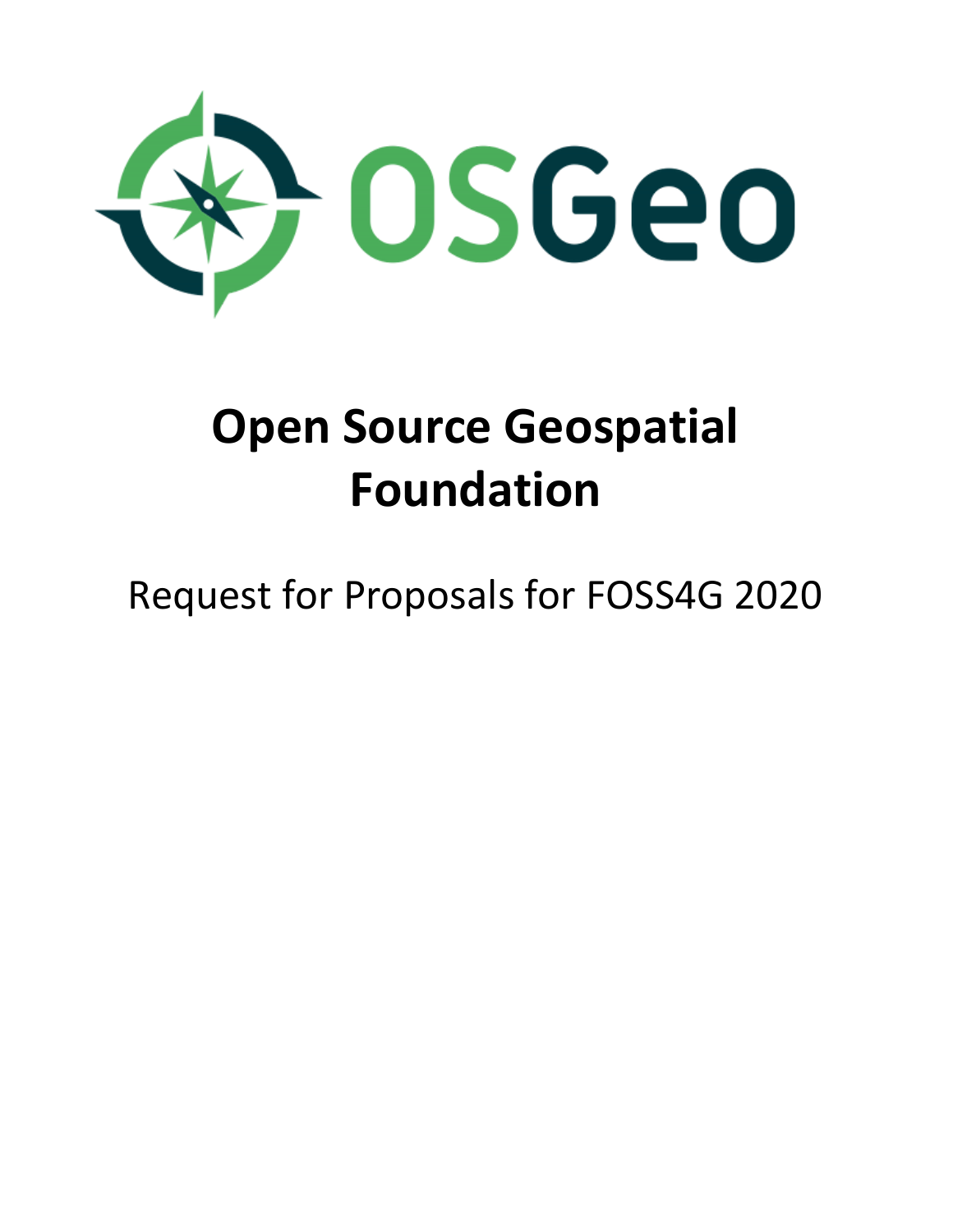# **Contents**

| <b>Key Info</b>                              | 4              |
|----------------------------------------------|----------------|
| <b>Key Dates</b>                             | 4              |
| <b>Purpose</b>                               | 6              |
| <b>Background</b>                            | 6              |
| About OSGeo                                  | 6              |
| Conference History                           | 6              |
| <b>About FOSS4G</b>                          | 6              |
| Conference Attendance                        | 6              |
| Conference Structure                         | $\overline{7}$ |
| More Conference Information                  | 9              |
| <b>Support by OSGeo</b>                      | 9              |
| Funding by OSGeo and distribution of surplus | 10             |
| Seed Funding                                 | 10             |
| <b>Travel Grant</b>                          | 10             |
| Video                                        | 10             |
| <b>Application Process</b>                   | 10             |
| Conference Region                            | 10             |
| <b>Stage 1: Letter of Intent</b>             | 10             |
| Dates                                        | 11             |
| Requirements                                 | 11             |
| Submission and Due Date                      | 11             |
| <b>Committee Question Period</b>             | $11\,$         |
| <b>Committee Decision</b>                    | 11             |
| <b>Stage 2: Bid Submission</b>               | 11             |
| Key elements for inclusion in your proposal  | 11             |
| <b>Budget</b>                                | 13             |
| Other considerations                         | 13             |
| Timing                                       | 13             |
| <b>Conference Naming</b>                     | 13             |
| Conference Logo                              | 14             |

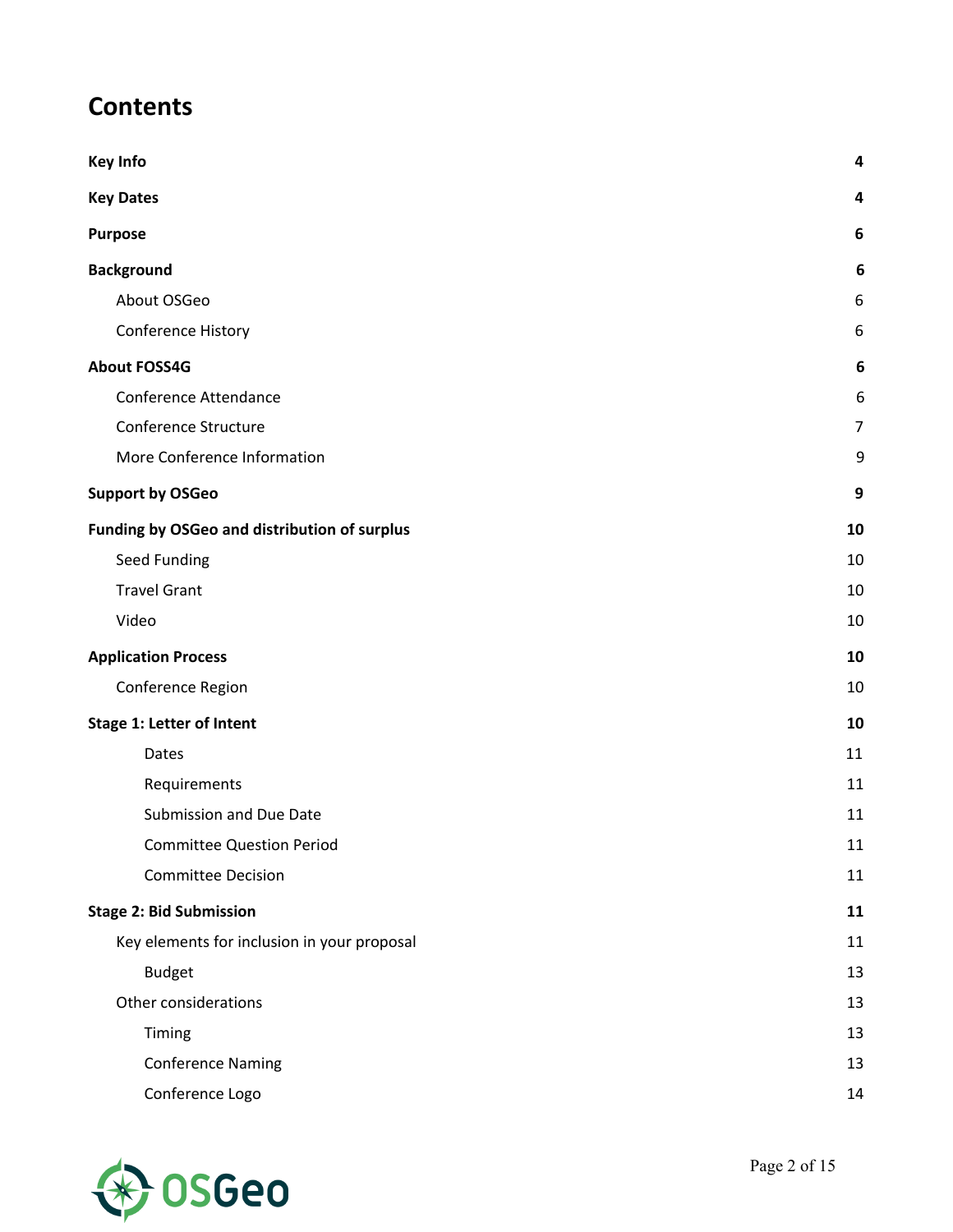| OSGeo Code of Conduct (CoC)                      | 14 |
|--------------------------------------------------|----|
| Socializing                                      | 14 |
| <b>Evaluation Criteria</b>                       | 14 |
| Submission and Due Date                          | 15 |
| <b>Committee Question Period</b>                 | 15 |
| <b>Committee Decision Method</b>                 | 15 |
| <b>Committee Decision</b>                        | 15 |
| Committee Discretion                             | 16 |
| <b>Post decision</b>                             | 16 |
| Complete Seed Funding and/or Guarantee Agreement | 16 |

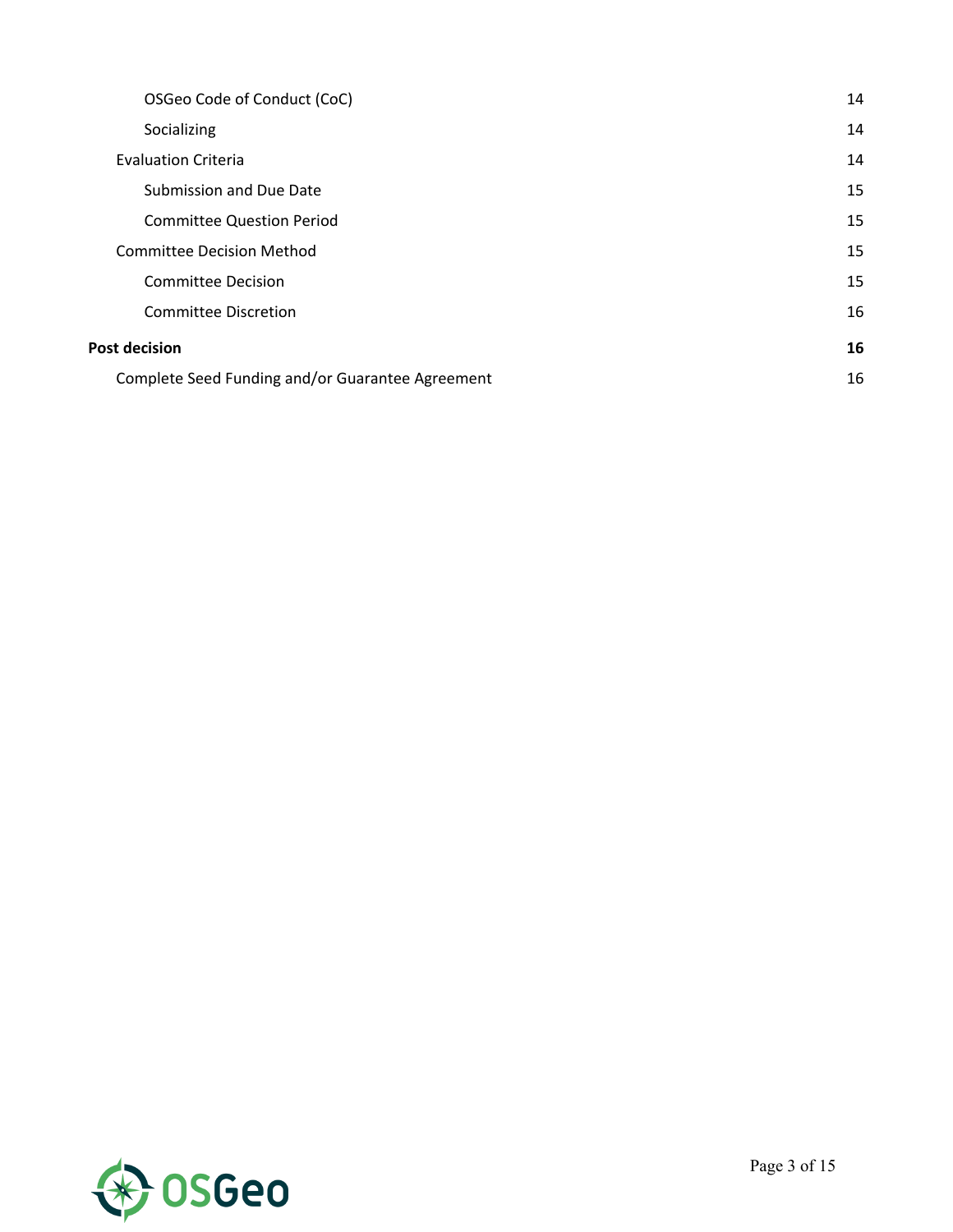# <span id="page-3-0"></span>**Key Info**

| Conference Title                 | <b>FOSS4G 2020</b>                          |
|----------------------------------|---------------------------------------------|
| Conference Year                  | 2020                                        |
| Conference Region                | North America                               |
| Conference number                | 14                                          |
| Authors                          | Till Adams, Steven Feldman, Michael Terner  |
| Conference Committee Chair       | Till Adams (till.adams@fossgis.de)          |
| Conference Development Mail List | conference dev@lists.osgeo.org              |
| Version date                     | 2018-09-01                                  |
| RfP Document repository          | http://svn.osgeo.org/osgeo/foss4g/rfp/2020/ |

# <span id="page-3-1"></span>**Key Dates**

| Request for Proposals released                                                    | 2018-09-14               |
|-----------------------------------------------------------------------------------|--------------------------|
| Stage 1                                                                           |                          |
| Letters of Intent submitted to Conference Mailing List by<br>2400 GMT             | 2018-10-05               |
| Period for questions to bidders                                                   | 2018-10-06 to 2018-10-12 |
| Conference Committee votes on Letters of Intent                                   | 2018-10-13 to 2018-10-18 |
| Selected Letters of Intent are notified and requested to<br>submit full proposals | 2018-10-19               |
| Stage 2                                                                           |                          |
| Full Proposals submitted to Conference Mailing List by<br>2400 Ao $E^1$           | 2018-11-23               |
| Period for questions on proposals                                                 | 2018-11-24 to 2018-11-30 |
| Conference committee meeting to discuss Proposals                                 | Approx 2018-12-03        |
| Time for final clarifications                                                     |                          |
| Conference Committee voting ends by 2400 GMT                                      | 2018-12-12               |
| Recommendation made to OSGeo Board but not published                              | 2018-12-13               |
| Selection of host city announced by Board of OSGeo                                | Approx 2018-12-19        |

All dates are in ISO-8601 format (YYYY-MM-DD)

The Conference Committee reserves the right to adjust these dates and will notify any changes of dates on the Conference Mailing List.

<sup>1</sup> https://en.wikipedia.org/wiki/Anywhere\_on\_Earth

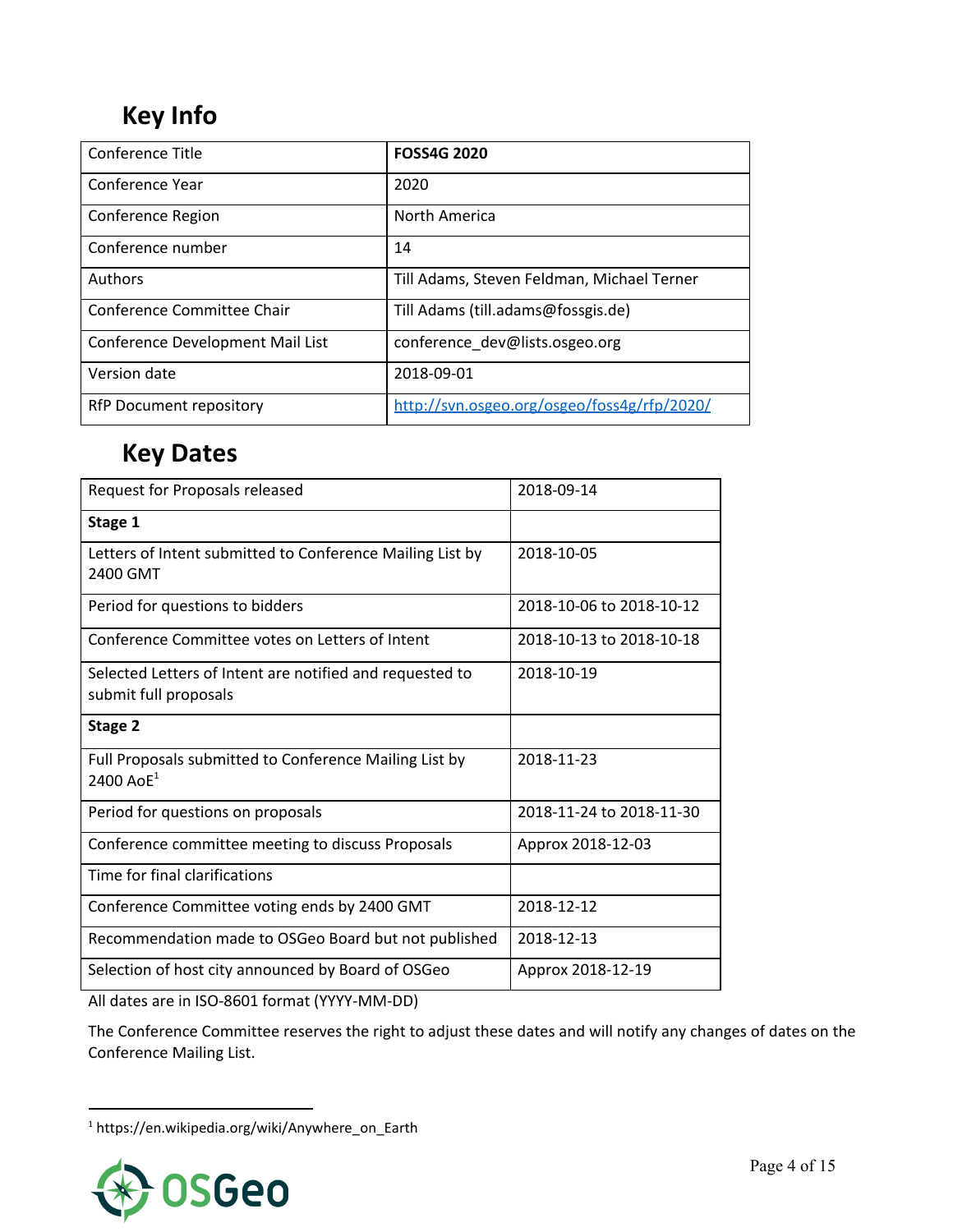# <span id="page-4-0"></span>**Purpose**

This document provides the background to the OSGeo Foundation's FOSS4G Conference and sets out the requirements and process for prospective bidders to host FOSS4G 2020.

# <span id="page-4-1"></span>**Background**

### <span id="page-4-2"></span>*About OSGeo*

The Open Source Geospatial Foundation ([http://www.osgeo.org/\)](http://www.osgeo.org/) is a volunteer run not-for-profit organization whose mission is to support and promote the collaborative development of open geospatial technologies and data. The Foundation provides financial, organizational, and legal support to the broader open source geospatial community. It also serves as an independent legal entity to which community members can contribute code, funding, and other resources secure in the knowledge that their contributions will be maintained for public benefit. OSGeo also serves as an outreach and advocacy organization for the open source geospatial community and provides a common forum and shared infrastructure for improving cross-project collaboration. The Foundation's projects are all freely available and usable under OSI-certified open source licenses.

## <span id="page-4-3"></span>*Conference History*

The global FOSS4G conference and its predecessors have been the annual OSGeo "meeting of the tribes" for Geospatial Open Source projects and communities. For a history of prior events see <https://wiki.osgeo.org/wiki/FOSS4G> and [https://wiki.osgeo.org/wiki/Past\\_FOSS4G\\_Reports](https://wiki.osgeo.org/wiki/Past_FOSS4G_Reports) )

# <span id="page-4-4"></span>**About FOSS4G**

The Open Source Geospatial Foundation (OSGeo) aims for each year's Global FOSS4G to be **the** geospatial conference of the year. In line with OSGeo goals, this conference will promote open source geospatial technologies and data.

## <span id="page-4-5"></span>*Conference Attendance*

Conference attendance has grown consistently over the last decade and the hope is that the next conference will continue this momentum. Historically, the majority of attendees (60-70%) come from within the region hosting the conference.

- $\bullet$  European and North American events have recently attracted 950-1200 delegates<sup>2</sup>. Future events are hoped to attract 1000+ attendees
- Rest of World events have attracted 450-600 delegates, exception was Dar Es Salaam with > 1000 delegates. Future event sizes are likely to be predominantly determined by the size of the local community.

[https://docs.google.com/spreadsheets/d/1ux\\_hFq-C165140ZD48RRImPTHSpXj42OG3nBr9cyZYo/edit#gid=1782600951](https://docs.google.com/spreadsheets/d/1ux_hFq-C165140ZD48RRImPTHSpXj42OG3nBr9cyZYo/edit#gid=1782600951)



<sup>2</sup> Some historic delegate information is at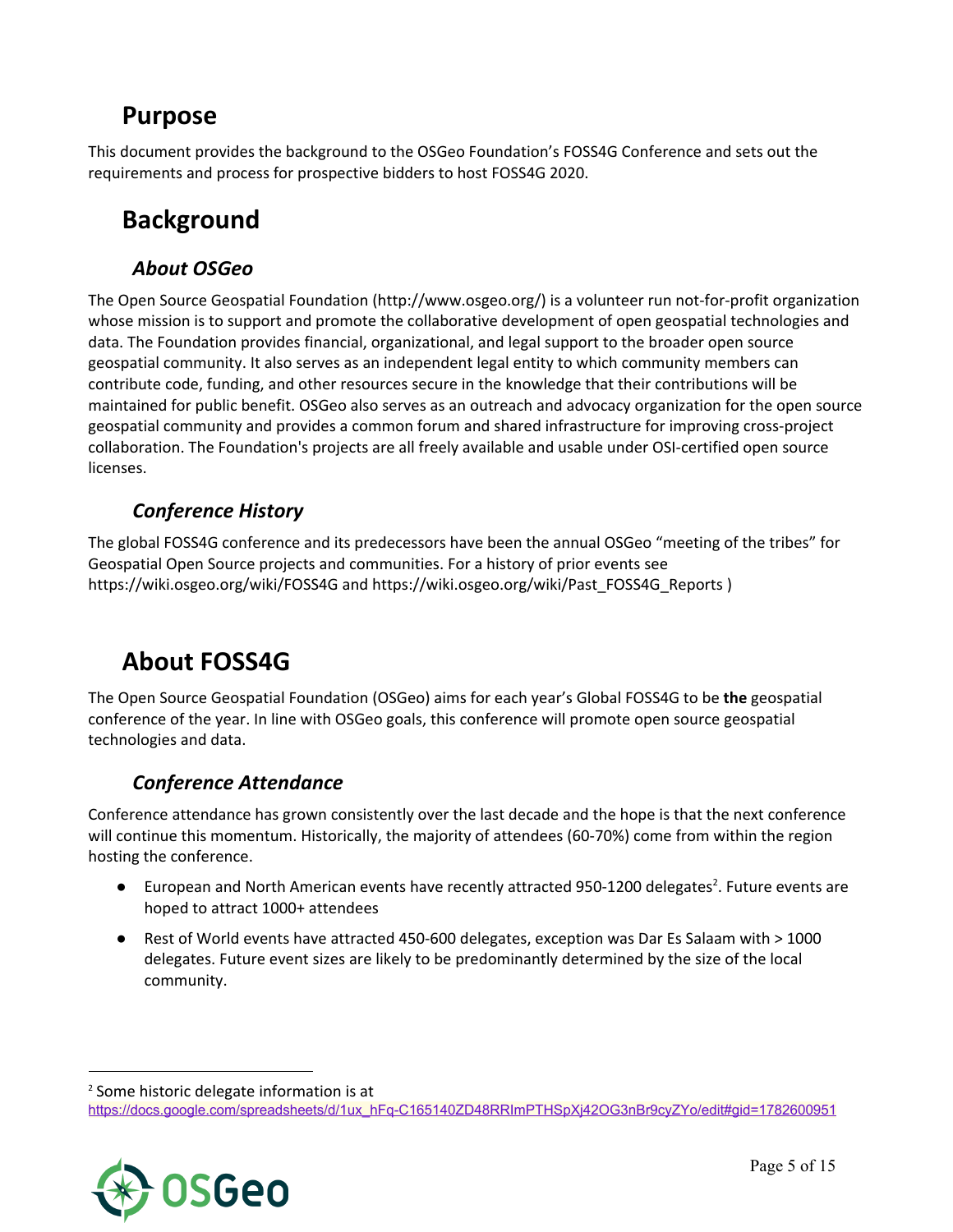### <span id="page-5-0"></span>*Conference Structure*

Previous FOSS4G conferences have had the following general components. While this should be used as a guide, variations or alternatives may be proposed. The conference structure has evolved over time and we welcome further innovation in future proposals.

- **● 2 days of workshops.**
	- o Attended by 200 to 300 people across all workshops, depending on facilities.
	- $\circ$  Workshops are generally 3.5 4 hour instructional sessions, in a computer lab setting -
	- o Normal workshop sizes are 20-30 attendees/workshop
	- o We advise that labs should have good specification computers ready for workshops. "Bring Your Own" can cause time loss because software has to be installed by delegates and individuals' machines may not be of adequate specification. You should indicate whether workshop computers will be provided.
	- o Workshop instructors provide software, data, and materials.
	- $\circ$  Some conferences have provided free entry for workshop presenters while others have not, **you should clearly state what your policy will be**. The instructor payment (or not) policy should also be stated in the call for workshop instructors for your event.
- **● Three days of the "main conference".**
	- o Attended by 500-1,200 people, depending on conference attendance.
	- $\circ$  Opening and closing plenary sessions with all attendees at the start and end.
	- $\circ$  Sometimes additional plenary sessions at the start and/or end of conference days.
	- $\circ$  Approximately six to nine parallel tracks of presentations, with each presentation typically consisting of a 20-minute talk, 5 minutes of Q&A, and 5 minutes of transition time between talks.
	- o You should detail catering arrangements (usually coffees, water and lunches are provided) and confirm that provision will be made for dietary restrictions and allergies.
- An "academic track", with paper selection organized by an academic committee and possibly a journal for publication of proceedings.
- A code sprint, held before, during and/or after the conference. Interested developers join together for day(s) of programming.
	- o Venue could be outside of main conference venue in order to reduce costs.
	- o Consider some catering for the sprinters.
- Most of the recent conferences have included a Business to Business (B2B) event as part of the proceedings, and your team is encouraged to consider including this type of event, favourite is the day before the official conference starts (2nd workshop day).
- Streaming and archiving all conference proceedings
	- o Most conferences have recorded all of the conference proceedings and archived the video to enable those not able to attend the conference to view plenaries and talks of interest. See [http://video.foss4g.org](http://video.foss4g.org/)

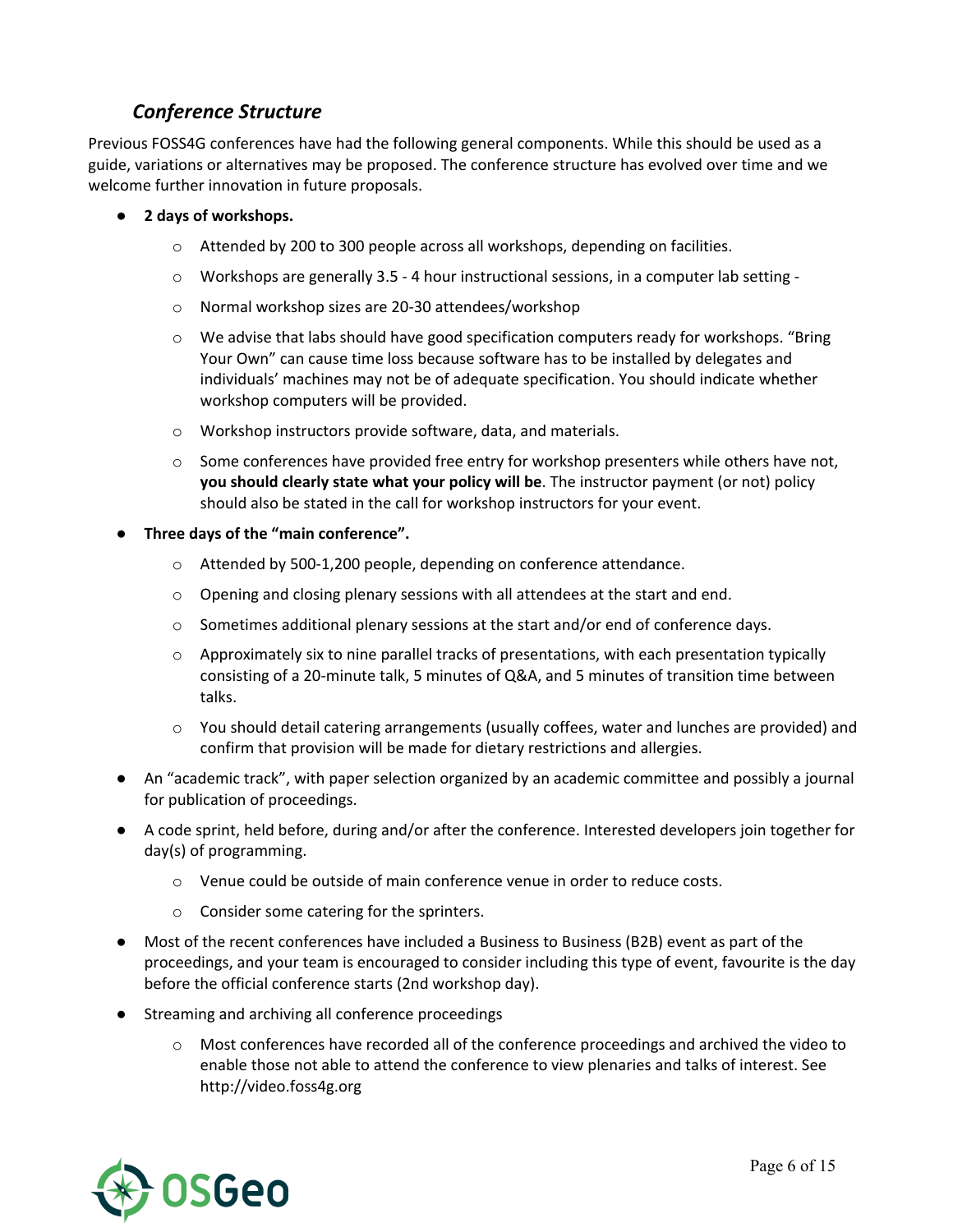- o More recently conferences have offered live streaming which offers a remote participation option. This functionality is desired if the local infrastructure will support it.
- o You should clearly explain your plans for recording the conference and whether you will seek financial support from OSGeo (see [Video](#page-8-2) below)

#### **● Social events**

- $\circ$  An "ice breaker" event on the evening before or on the first day. Usually held in a large bar or restaurant, but could be in any venue that allowed for easy mixing and mingling.
- $\circ$  A "gala" event on the evening of the first or second day. Usually held in a "showcase" venue which ideally should be able to accommodate all delegates. Examples have included: an art museum, a castle, a harbor/ship cruise, a cultural restaurant and a giant marquee.
- o It is preferable that social events are included within the conference ticket price, if you propose to charge delegates for any of the social events in your proposal you **must** detail this in your proposal.

#### **● OSGeo Community events and activity**

- o The OSGeo Annual General Meeting. The AGM includes short presentations from local chapters, the board, and other speakers on the state of OSGeo. Held in a venue suitable for about 200 people and scheduled for 1-2 hours on one of the main conference days (not at the beginning or at the end). No other programming should be scheduled during the AGM.
- o The Sol Katz Award, presented during the closing plenary session. The award is selected and presented by the Sol Katz committee, the conference organizers should include 15 minutes in the closing plenary schedule for the presentation.
- o Student awards are funded and selected by the OSGeo educational team, Geo4All or the Academic Track Committee. Allow 15 minutes in the program for these awards. You will need to appoint a member of your LOC to liaise with Geo4All.
- o Birds of Feather Sessions. Groups self-organize to discuss topics of common interest. Suggest times between the program, typically after presentations complete, but can also include breakfasts or dinners. Suggest locations such as lecture rooms or local pubs.
- o OSGeo Directors Face-to-Face Meeting. Typically, a 4 hour meeting held before or after the conference, in a boardroom or meeting room within the conference venue or nearby.
- o Some events have run a Map Gallery or competition.
- $\circ$  All event publicity and branding should make clear that OSGeo is the organisation behind the LOC.
	- Opening and closing sessions should make mention of OSGeo's role.
	- The opening keynote should have an OSGeo related topic (community, organization, some OSGeo project, open source geospatial software,...).
- **Exhibition** an exhibition area for sponsors, usually close to beverage and catering services
	- $\circ$  An exhibition space/booth of equivalent size and prominence/location to the highest level of sponsor should be provided for OSGeo at no cost
- **● Commitment to Diversity and Inclusion.**

OSGeo seeks to extend the diversity and inclusiveness of its activities. To further this objective, proposals should:

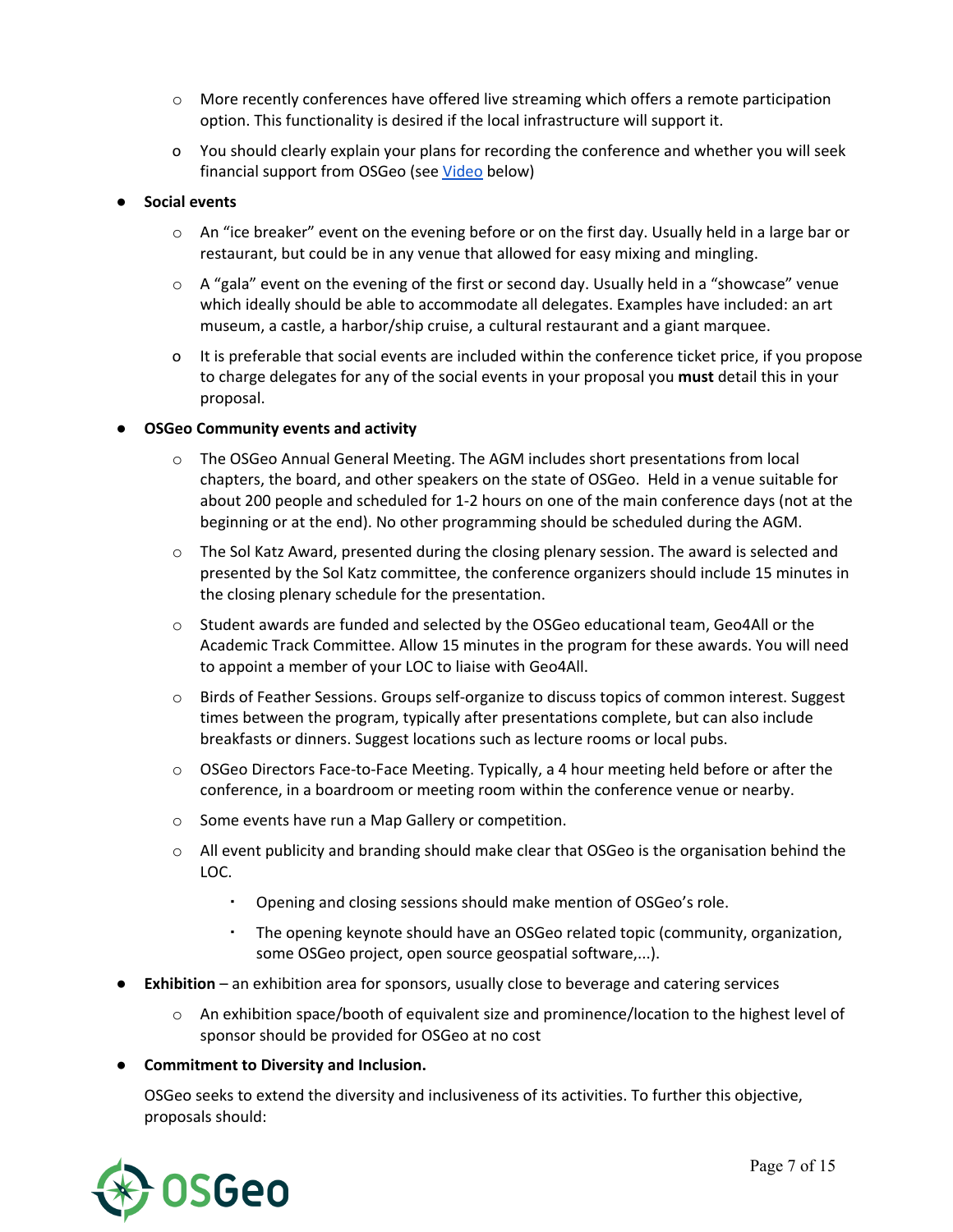- o Confirm that the OSGeo Code of Conduct [http://www.osgeo.org/code\\_of\\_conduct/](http://www.osgeo.org/code_of_conduct/) will be considered the start of a framework Code of Conduct for FOSS4G with appropriate additions based on the local environment agreed with the OSGeo Board or delegated committee.
- o Confirm a commitment to support the widening of access for all at FOSS4G through both the Travel Grant Program and within the program controlled by the proposed LOC.
- $\circ$  Confirm a commitment to achieving a gender and race balanced plenary program.
- $\circ$  Comment on alignment of OSGeo's code of conduct with local laws and customs in relation to measures such as the Human Freedom Index: [https://www.cato.org/human-freedom-index.](https://www.cato.org/human-freedom-index)

### <span id="page-7-0"></span>*More Conference Information*

Prospective bidders are advised to review the following before submitting Letters of Intent or Proposals:

- The FOSS4G Handbook at [https://wiki.osgeo.org/wiki/FOSS4G\\_Handbook](https://wiki.osgeo.org/wiki/FOSS4G_Handbook)
- The OSGeo Conference Committee wiki at [https://wiki.osgeo.org/wiki/Conference\\_Committee](https://wiki.osgeo.org/wiki/Conference_Committee)
- The OSGeo Conference mailing list at [http://lists.osgeo.org/mailman/listinfo/conference\\_dev](http://lists.osgeo.org/mailman/listinfo/conference_dev) (you must subscribe to be able to post to the list) or http://osgeo-org.1560.x6.nabble.com/OSGeo-Conference-Committee-f3721662.html (both have the same content, the latter may be easier to browse)
- Reports of past conferences [https://wiki.osgeo.org/wiki/Past\\_FOSS4G\\_Reports](https://wiki.osgeo.org/wiki/Past_FOSS4G_Reports)
- Prior FOSS4G Lessons Learned: <https://wiki.osgeo.org/wiki/Category:FOSS4GLessonsLearned>
- Conference web sites in the format yyyy.foss4g.org e.g. [http://2017.foss4g.org](http://2016.foss4g.org/)
- Document repository. Includes past bids, program books, sponsorship prospectuses, logo files, etc. <http://svn.osgeo.org/osgeo/foss4g>

# <span id="page-7-1"></span>**Support by OSGeo**

It is anticipated that the conference effort will be split into a local organizing committee (LOC) responsible for all work on venues, with the OSGeo Conference committee providing support, advice and access to past Chairs.

It is considered advantageous if key members of the LOC have demonstrated commitment and experience, such as shown by running a successful local or regional FOSS4G event. Ultimately the success of the event depends on a strong LOC that has a clear vision of the event they wish to build and the range of skills and time availability to pull everything together.

Most conferences are assisted by a professional conference organizer (PCO), this is up to the discretion of the LOC.

A FOSS4G is run by a LOC on behalf of OSGeo. You will need a legal organization (OSGeo Chapter, PCO etc) to contract with the venue and other suppliers.

# <span id="page-7-2"></span>**Funding by OSGeo and distribution of surplus**

It is expected that all FOSS4G events will be budgeted and operated to deliver a surplus over costs. Part of **the surplus will be donated to OSGeo.**

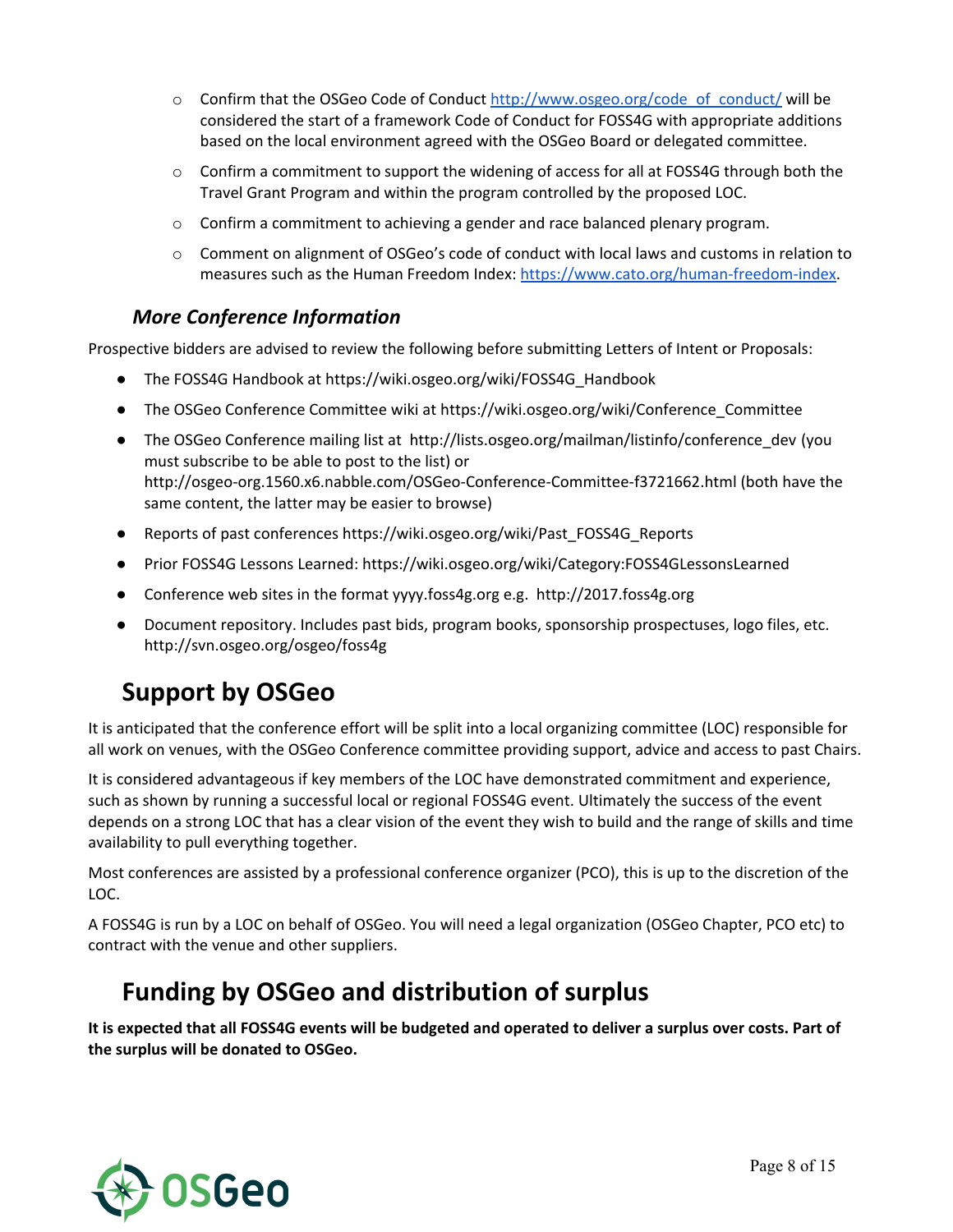### <span id="page-8-0"></span>*Seed Funding*

OSGeo can offer seed funding (an advance to cover start-up expenses and deposits before revenues are received) and an additional guarantee to cover losses (up to an agreed limit) in the event of unexpected events (subject to approval of budgets and regular financial updates to an OSGeo board representative).

If OSGeo provides seed funding and guarantees, it is expected that in the region of 85% of any surplus generated will be donated to OSGeo (a lower percentage will be considered for events hosted in Lower or Middle Income economies). OSGeo will provide a financial supervisor who must be consulted on all major financial decisions. For more information see [https://wiki.osgeo.org/wiki/FOSS4G\\_Handbook#Finances](https://wiki.osgeo.org/wiki/FOSS4G_Handbook#Finances)

If a LOC does not require seed funding or guarantees from OSGeo, they will be expected to donate at least 50% of the surplus after costs to OSGeo.

### <span id="page-8-1"></span>*Travel Grant*

OSGeo will provide a grant of \$10,000 minimum towards a Travel Grant Programme (see <https://www.osgeo.org/initiatives/foss4g-travel-grant-program/>), the LOC are expected to raise at least an equivalent amount of funding through sponsorship, donations at registration or other means.

### <span id="page-8-2"></span>*Video*

OSGeo may provide loan funding towards the cost of recording the conference proceedings. If there is surplus from the conference, OSGeo requires this funding to be repaid in full to OSGeo before any calculation and distribution of the conference surplus.

# <span id="page-8-3"></span>**Application Process**

### <span id="page-8-4"></span>*Conference Region*

The OSGeo conference committee has decided to solicit proposals from specific regions each year. The sequence is:

- *● 2016 - Europe ~ Bonn, Germany*
- *● 2017 - North America ~ Boston, USA*
- *● 2018 - other Regions ~ Dar es Salaam, Tanzania*
- 2019 Europe ~ Bucharest, Romania
- 2020 North America
- 2021 *other Regions*
- <span id="page-8-5"></span> $\bullet$  2022 - Europe

# **Stage 1: Letter of Intent**

"Letters of Intent" will be accepted from potential Local Organizing Committees (LOC) in the conference region. If there are no submissions from groups in that region, letters from any region around the world will then be solicited.

#### **Dates**

<span id="page-8-6"></span>The timeline of the LoI and Proposal process and all deadlines are detailed in the section above.

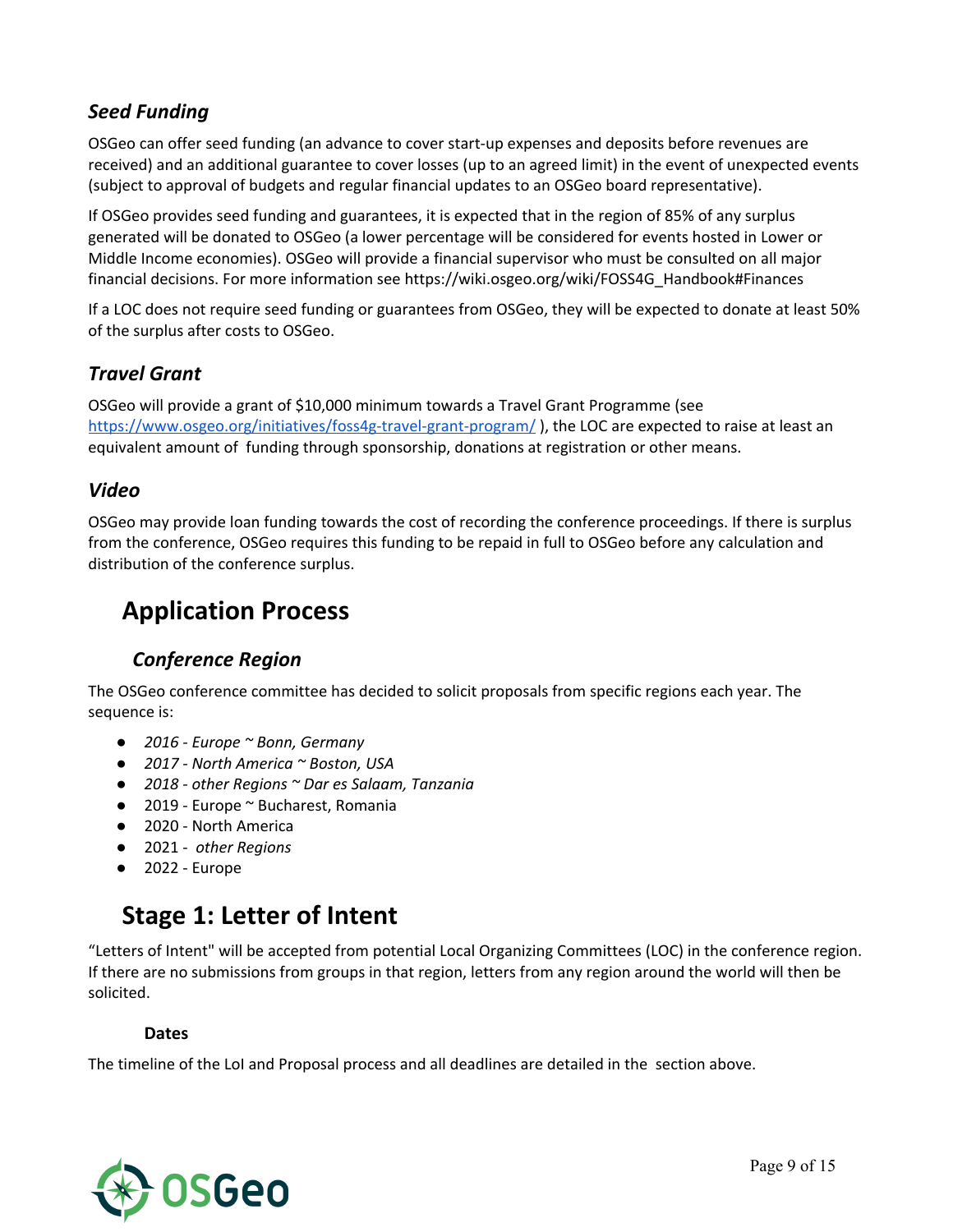#### **Requirements**

<span id="page-9-0"></span>"Letters of Intent" are limited to a maximum of two (2!!) pages, and should answer the following questions:

- 1. Who is your conference chair?
- 2. Who else is on your local organizing committee (LOC)?
- 3. What is the experience of your committee members with similar events?
- 4. What is your proposed venue? (include access to Internet, room sizes, maximum attendees)
- 5. What are your provisional dates for the conference?
- 6. Early thoughts on prices of conference attendance? (indicative estimates)
- 7. What is the price range and general location of your proposed accommodations? (hotels)
- 8. Are you partnering with other local organizations?
- 9. What makes FOSS4G in your proposed location and with your team compelling?

#### **Submission and Due Date**

<span id="page-9-1"></span>Letters of Intent should be submitted in PDF format only to the Conference Mailing List (see above).

<span id="page-9-2"></span>The deadline for submission is detailed in above.

#### **Committee Question Period**

A period between the Letter of Intent closing date and the Stage 1 decision date will be used by the committee to ask for further information regarding the potential bids (see above). Questions will be asked on the Conference Mail List. List participants may also ask questions.

We expect at least one member of the LOC being on that list (in the past it has usually been the chair) and able to respond quickly.

#### **Committee Decision**

<span id="page-9-3"></span>If more than one Letter of Intent is received, members of the OSGeo Conference Committee will vote by each member voting for each LoI or abstaining. All LoI's that receive at least 50% support (as measured by the number of conference committee members voting) will proceed to the next stage.

The committee reserves the right to extend the selection deadline and solicit additional proposals at its discretion.

# <span id="page-9-4"></span>**Stage 2: Bid Submission**

Once your Letter of Intent has been accepted you must then submit a full proposal, as outlined next. If only one letter is received in Stage 1, a full proposal is still required.

You are advised to read one or two successful Proposals from previous FOSS4G selection processes, see [https://wiki.osgeo.org/wiki/Conference\\_Committee](https://wiki.osgeo.org/wiki/Conference_Committee)

### <span id="page-9-5"></span>*Key elements for inclusion in your proposal*

Your proposal should not exceed 50 pages including images, graphics and appendices. The conference Committee are seeking clear information that assists us in choosing between proposals, there is no need to invest time or resources in elaborate design.

Stage 2 respondents interested in hosting FOSS4G should provide the following information. In order to make proposals comparable, **your proposal must have the following sections in this order.**

**1. Your reasons for hosting the conference, and your goals for FOSS4G.**

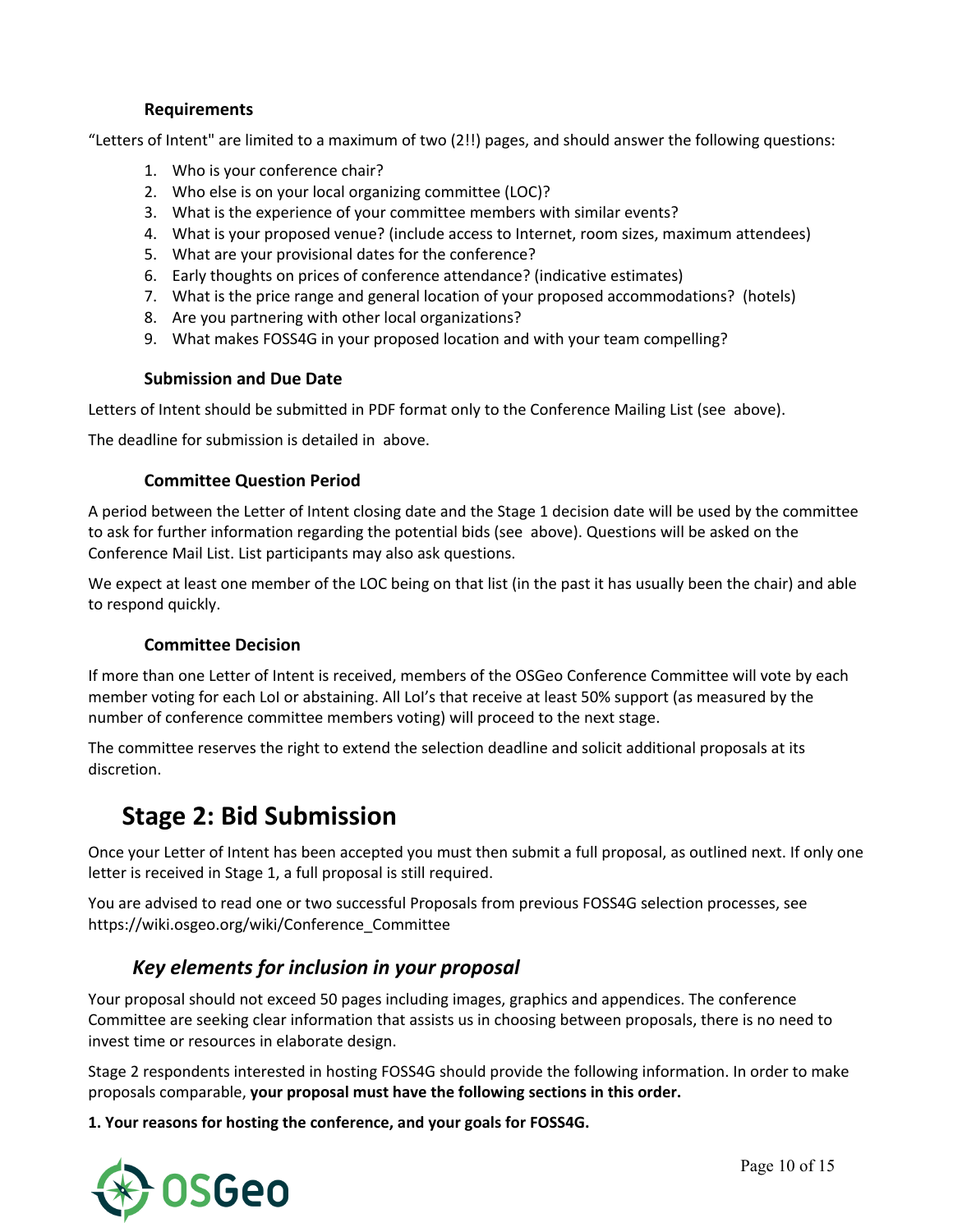- (a) How will your conference succeed financially (making a profit)?
- (b) How will your conference succeed socially (giving people the unstructured space and time to meet and engage with one another)?
- (c) How will your conference provide open source education (providing good training opportunities to new users)?
- (d) How will your conference promote open source geospatial software (bringing new organizations into the open source community)?
- (e) How will your conference promote inclusivity (welcoming a diverse community, students and those from lower income countries)?

#### **2. The hosting location.**

- (a) What city will the conference be in, what is interesting about it?
- (b) Are there any legal or cultural restrictions to attending the conference? (VISA, unsafe environment, religious restrictions, can a woman travel alone, cultural specifics, LGBTQi+ laws,...)
- (c) What venue will the conference be in, what are the number of rooms available, seating, and associated pricing?
- (d) Available workshop facilities, number of rooms, computers per room, pricing, strategy for providing workshop facilities.
- (e) Available rooms for additional small business meetings.
- (f) What accommodations are available? Where are they relative to the venue? Pricing? Quantity?
- (g) What is the maximum size your venue could entertain? The minimum?
- (h) How accessible is your venue? (wheelchair, blindness,...)
- (i) Will your venue have childcare facilities? With what requirements? (extra cost, age of children, schedule,...)
- (j) Will the conference have translation services? (optional)

#### **3. The hosting organization and local community.**

- (a) Supporting local organizations (companies, universities, user groups) and individuals that would be involved in the local conference committee, and a sense of their level of commitment.
- (b) Local organizing committee.
- (c) Local open source development and implementation activity, interest and enthusiasm for open source geospatial in your region.
- (d) How do you plan to manage/organize work and relations with OSGeo (especially with the board and conference committees)?

#### **4. The budget.**

- (a) What is your budget? Expenses for venue, food, marketing, audio-visual, network access, video streaming and/or recording etc
- (b) What is your expected attendance? Why? Where do you think delegates will come from?
- (c) What is your expected sponsorship? Why? Do you have local potential sponsors already identified? At what levels?
- (d) Delegate fees for the conference, workshop and any social activities not included in the main conference fee. We encourage you to consider innovative pricing plans that support inclusion of economically disadvantaged groups.
- (e) You should include detail of any grants or subsidized rates that you will offer which will be funded from within your budget (note that you will be expected to part finance and run a Travel Grant Programme with support from the Conference Committee)
- (f) Estimate of any seed funding and/or guarantee required

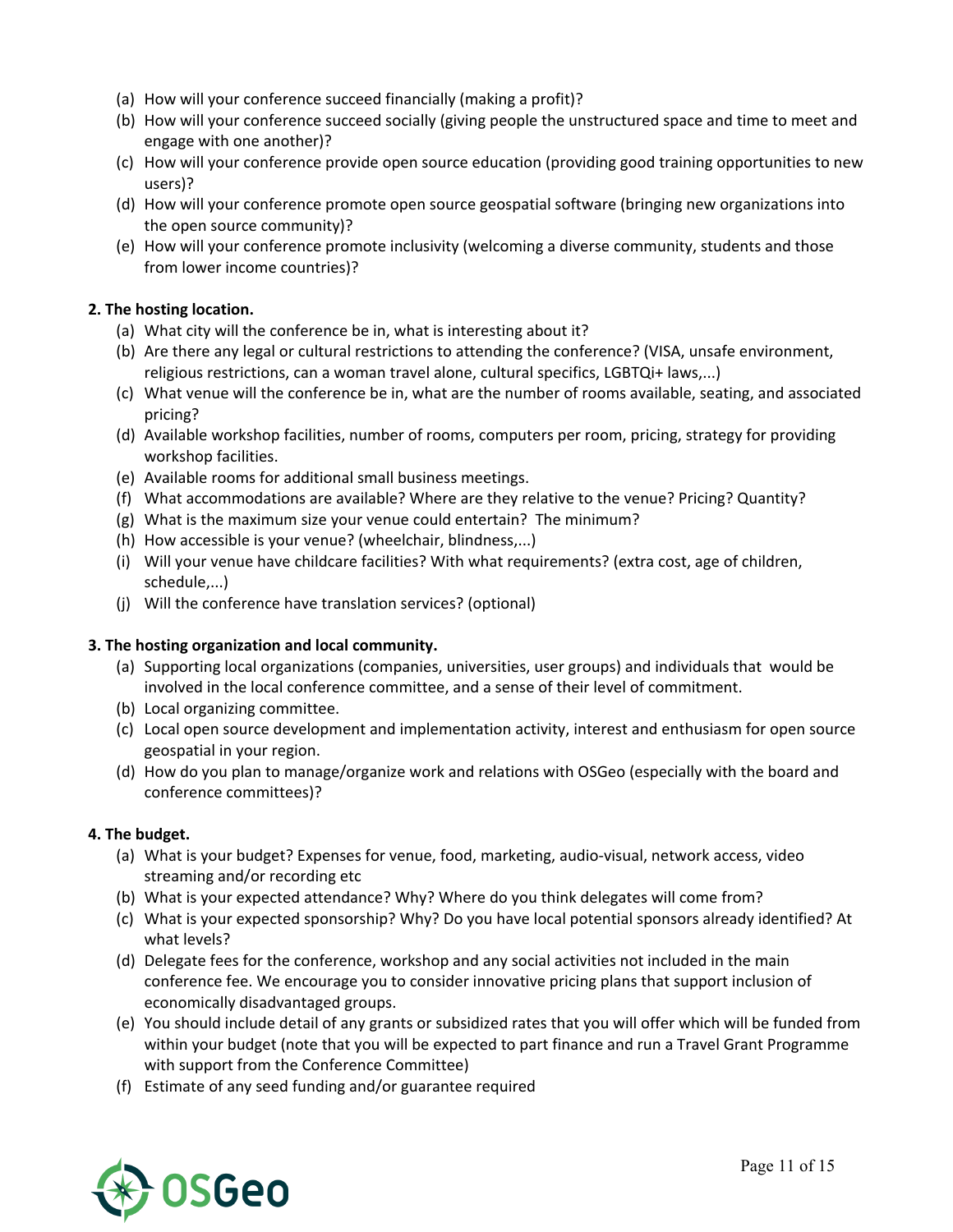(g) The level of surplus forecast at different levels of attendance and the proportion that will be donated to OSGeo (see Funding by OSGeo and distribution of surplus)

Include a high level budget summary within your proposal and also provide a separate detailed budget as detailed in the section below.

#### **5. The program (see above)**

- (a) Provide a high-level view of the program, indicating number of tracks, size of tracks, workshops, size of workshops, and other features of your program. Indicate the number of presentations, posters, and workshops you expect to accept.
- (b) What social events will be part of the schedule?
- (c) What dates do you expect to run the conference? Are they adjustable?
- (d) Provide a list of local/regional/international conferences around the selected date that are viewed as competition or collaboration.

The Conference Committee welcomes innovation in the structure and content of the conference program.

#### **6. Other**

<span id="page-11-0"></span>(a) Other relevant details (ie. do you plan to use professional conference organizing service, and approximate cost).

#### **Budget**

A budget template is available to download from the RfP Document Repository (see Key Info above).

You must include a budget with your submission. You may provide more detailed information than the minimum set out within the template. You must also provide a risk assessment including cancellation costs in the last 3 months.

<span id="page-11-1"></span>Please provide your budget in US dollars and confirm the date of any currency rate assumption.

### *Other considerations*

#### **Timing**

<span id="page-11-2"></span>Past FOSS4G conferences have been held during the August-September period and some continuity is desirable. However, other dates are possible, as long as you give yourself enough time to attract sponsors. Please propose a date for the conference, as well as the reasoning for your date selection (keeping in mind public holidays, regional vacation periods and related conference conflicts or synergies).

#### **Conference Naming**

<span id="page-11-3"></span>The conference name will be "FOSS4G <city name> <year> hosted by OSGeo". Other variants of the name may be considered, for translation purposes.

#### **Conference Logo**

<span id="page-11-4"></span>For continuity, the conference logo used must contain a variation of the FOSS4G "ribbon". You can view how past organizing committees used the ribbon in their design at www.foss4g.org



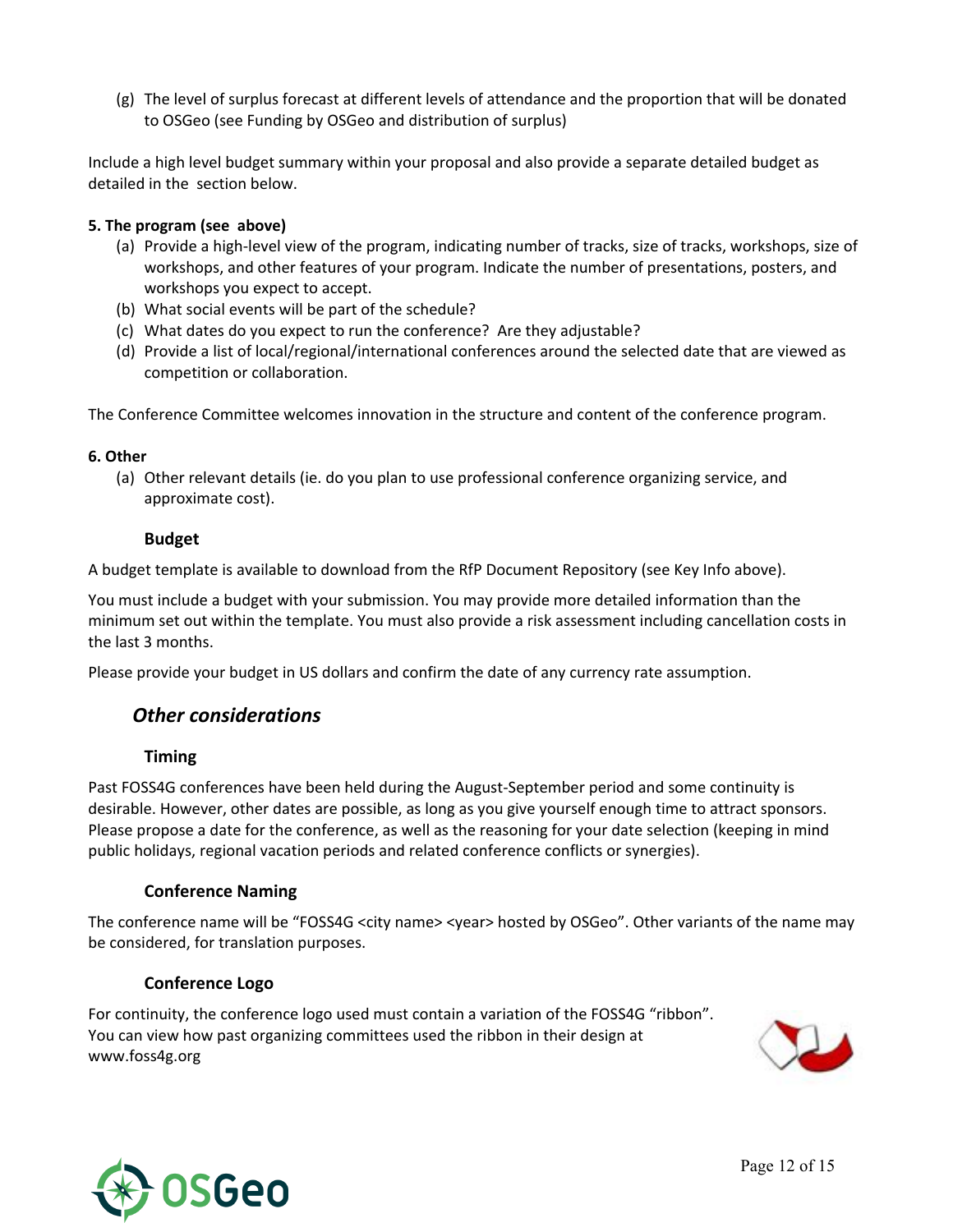#### **OSGeo Code of Conduct (CoC)**

<span id="page-12-0"></span>Like all OSGeo activities, FOSS4G is subject to the OSGeo Code of Conduct, [http://www.osgeo.org/code\\_of\\_conduct.](http://www.osgeo.org/code_of_conduct) The LOC is responsible for making the CoC a visible part of FOSS4G, as well as handling any CoC-related concerns related to the event.

#### <span id="page-12-1"></span>**Socializing**

Please have in mind, that FOSS4G is also a gathering of people, many of whom only meet once a year. Hints on places (restaurants, pubs, bars, etc.) where people can meet during the conference days are welcome!

### <span id="page-12-2"></span>*Evaluation Criteria*

The responses will be evaluated by the conference committee and a recommendation made for selection to the OSGeo board.

Criteria affecting selection will include:

- A sense of local capabilities (number of volunteers, committee members, experience, commitment, understanding of details) to pull off the conference.
- Suitability of the proposed facilities for hosting a conference.
- Ability to host several hands-on workshops.
- Size of conference that could be hosted?
	- o Up to 1000 and more in North America and Europe
	- o Potentially less (ca 500-700) in some Rest of World Locations
- Availability of a variety and suitable quantity of accommodation (some inexpensive accommodation is also desirable).
	- $\circ$  All accommodation should have minimal security requirements. Eg. if delegates have to share a hostel room, there should be a storage locker.
- Reasonable transportation to and around the conference venue.
- Cost for attendees
	- $\circ$  We hope to keep cost per participant under \$650 USD for the conference (plus workshops).
	- $\circ$  We would welcome innovative approaches that can offer more affordable options to delegates. These might include differential pricing, alternative venues, reduced catering costs, changing dates or excluding the cost (or part of the cost) of social events.
	- o Note: please include all prices in USD in your proposal, and please specify a currency date in your proposal (e.g. USD 2015-07-01).
- Provision of streaming (optional)
- Video recording and archiving (expected)
- Interestingness of meeting locale.
- Involvement by the various sector types (local committee should include private and public sector interests).
- Clarity on financial responsibility

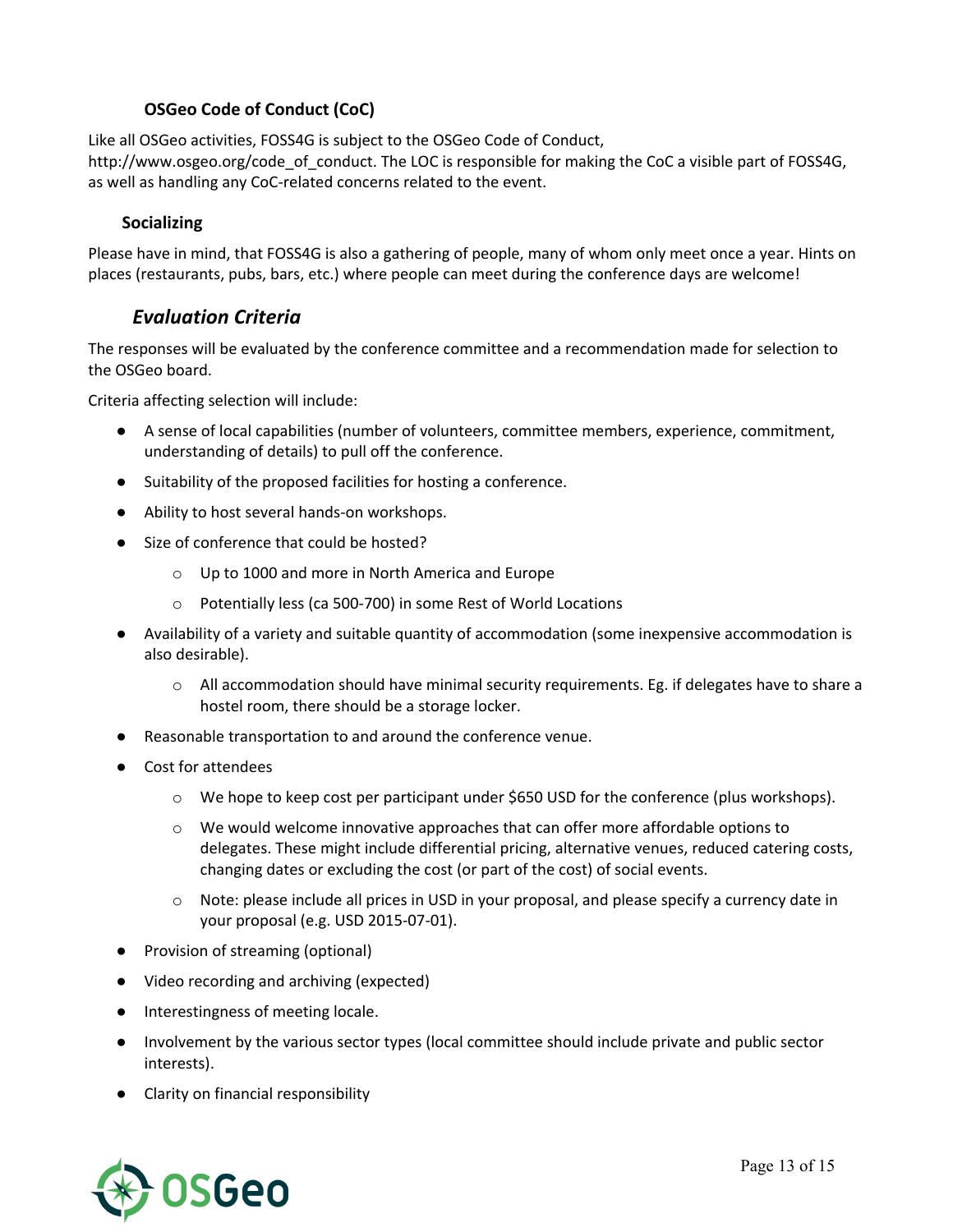- o A sense of the reliability and plausibility of budget estimates provided
- o Does the conference require seed funding and/or a guarantee from OSGeo?
- o The level of surplus to be returned to OSGeo
- o Does the conservative budget estimate result in a reasonable profit.

#### **Submission and Due Date**

<span id="page-13-0"></span>Your proposal should be submitted in PDF format only to the Conference Mailing List (see above).

If there are any sensitive attachments or appendices to your proposal (e.g. detailed budget) that you would prefer not to be made public please mail these to the Conference Chair (see above). These will be circulated privately to conference committee members and will not be posted to the mailing list

<span id="page-13-1"></span>The deadline for submission is detailed in above.

#### **Committee Question Period**

A period between the submission closing date and the decision date will be used by the committee to ask for further information regarding proposals; the question period is detailed in above. Questions will be asked on the Conference Mail List. List participants may also ask questions.

We expect at least one member of the LOC being on that list (in the past it has usually been the chair) and able to respond quickly.

Following the question period, the conference committee will convene a call to discuss the proposals and some further questions may follow this call before the committee votes.

### <span id="page-13-2"></span>*Committee Decision Method*

The OSGeo conference committee members will have a first and second vote for proposals. 1<sup>st</sup> votes will be counted, if there is a tied result, second choice votes will be added to first choice votes for the tied bids from the first round only. In the event that there is still a tie the result will be determined by a published random process (see the FOSS4G Handbook for details).

<span id="page-13-3"></span>The evaluation criteria have no fixed weighting and are used as a general guide.

#### **Committee Decision**

Members of the OSGeo conference committee will vote after the question period ends to select the best proposal based on the evaluation criteria. Exact voting results will not be released. The conference committee will then propose the location to the OSGeo Board, who must formally approve of the decision.

<span id="page-13-4"></span>The date of the final decision is detailed in above.

#### **Committee Discretion**

The Conference Committee may vary this RfP process at its discretion. Any material variation will be dependent upon a majority private vote of the Conference Committee and a quorum of at least 5 members.